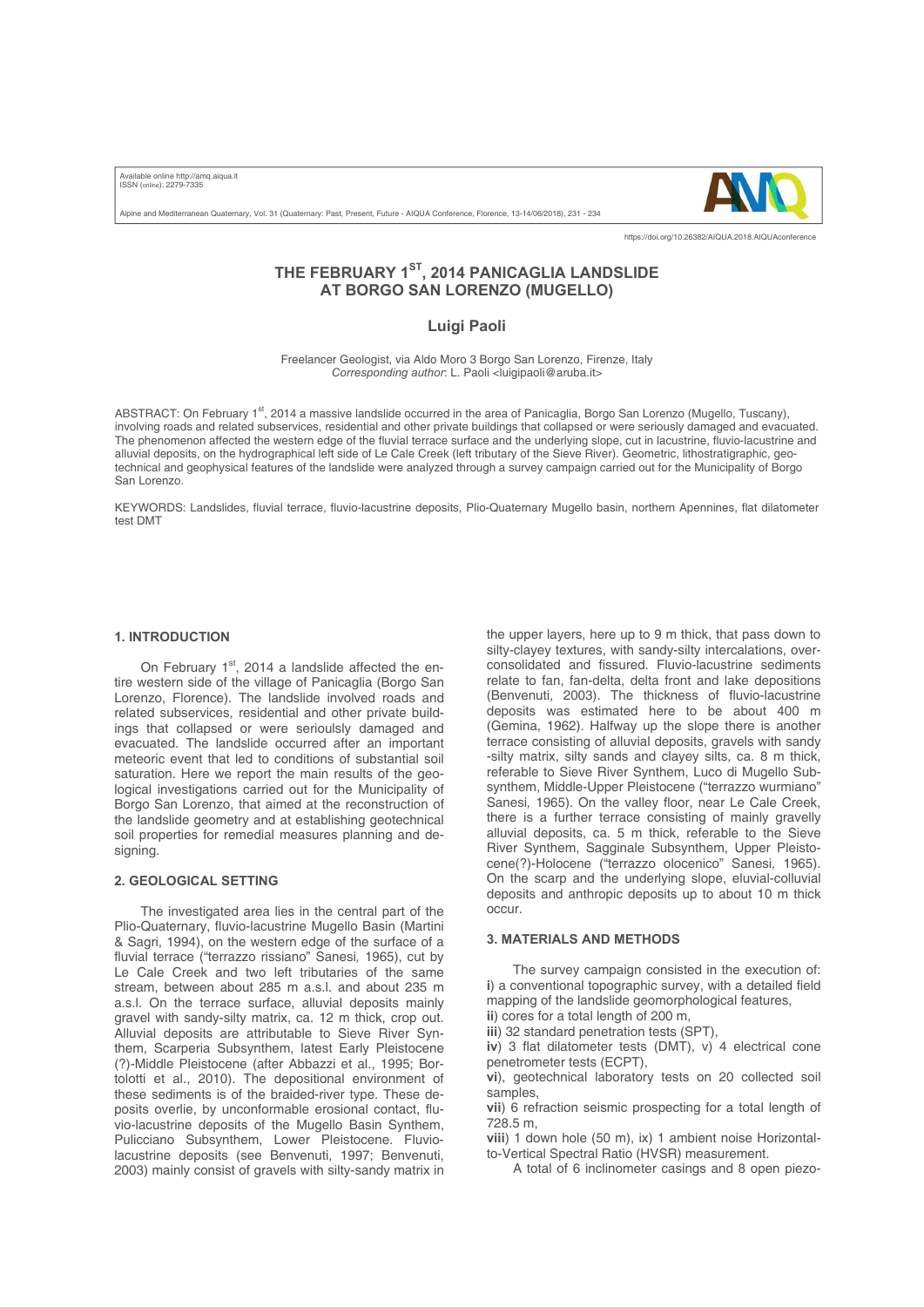

Fig. 1 - Panicaglia Landslide Geologic Map.

meters have been installed and monitoring during the last four years.

### **4. RESULTS**

#### **4.1 Morphology of the Panicaglia Landslide**

The landslide crown (according to Varnes, 1978) develops over a total length of about 320 m and involves the morphologic scarp that delimits the upper terrace surface, from the top, towards the north, down to its base, and then affects the underlying slope. The landslide body extends downhill involving the morphologic scarp that constitutes the upper boundary of the alluvial floodplain of the Le Cale Creek. The length of the landslide body, from the crown to the toe, is about 150 m. The zone involved in the landslide covers an area of about 42.000 m², with an approximate volume of 250.000  $m^3$ . The main scarp has a break at a distance of about 180 m from the crown. About 30 m further downhill, there is another scarp that continues up to the ditch that delimits the landslide area to the south. The height of the main scarp, which has progressively increased in the development of the phenomenon, has reached a maximum of about 3.5 m in the north portion of failure, where the primary plastic deformations of the head and of the landslide body occur. Proceeding

southwards, the height of the main scarp lowers to about 1 m. Another characteristic element of the landslide is a fracture antithetical to the crown, which develops parallel to it, at a distance of about 15÷20 m. The landslide foot is not clearly identifiable. The landslide toe, consisting of a swelling to a maximum height of about 1 m, only delineated in the initial phases of the phenomenon, affects the slope that delimits upstream the floodplain of the Le Cale Creek. The landslide is of a complex type, ascribable to rotational slide (in the upper part, with subvertical breaking surface) and to translational slide (in the lower part, with a subparallel sliding surface to the slope). Some surficial features, like ondulations, counterslopes and steps, can be referred to previous gravitational activity, index of an active slope dynamics. These quiescent features were reactivated during the 2014 event. The memory of landslides that have affected buildings and pre-existing artefacts in the previous decades points to conditions of generalized instability of the morphological scarp and the underlying areas.

#### **4.2 Depth of the sliding surface**

The sliding surfaces stand at about 16÷18 m from the ground surface in the upper part of the slope, close to the morphological scarp, at about 10÷12 m in the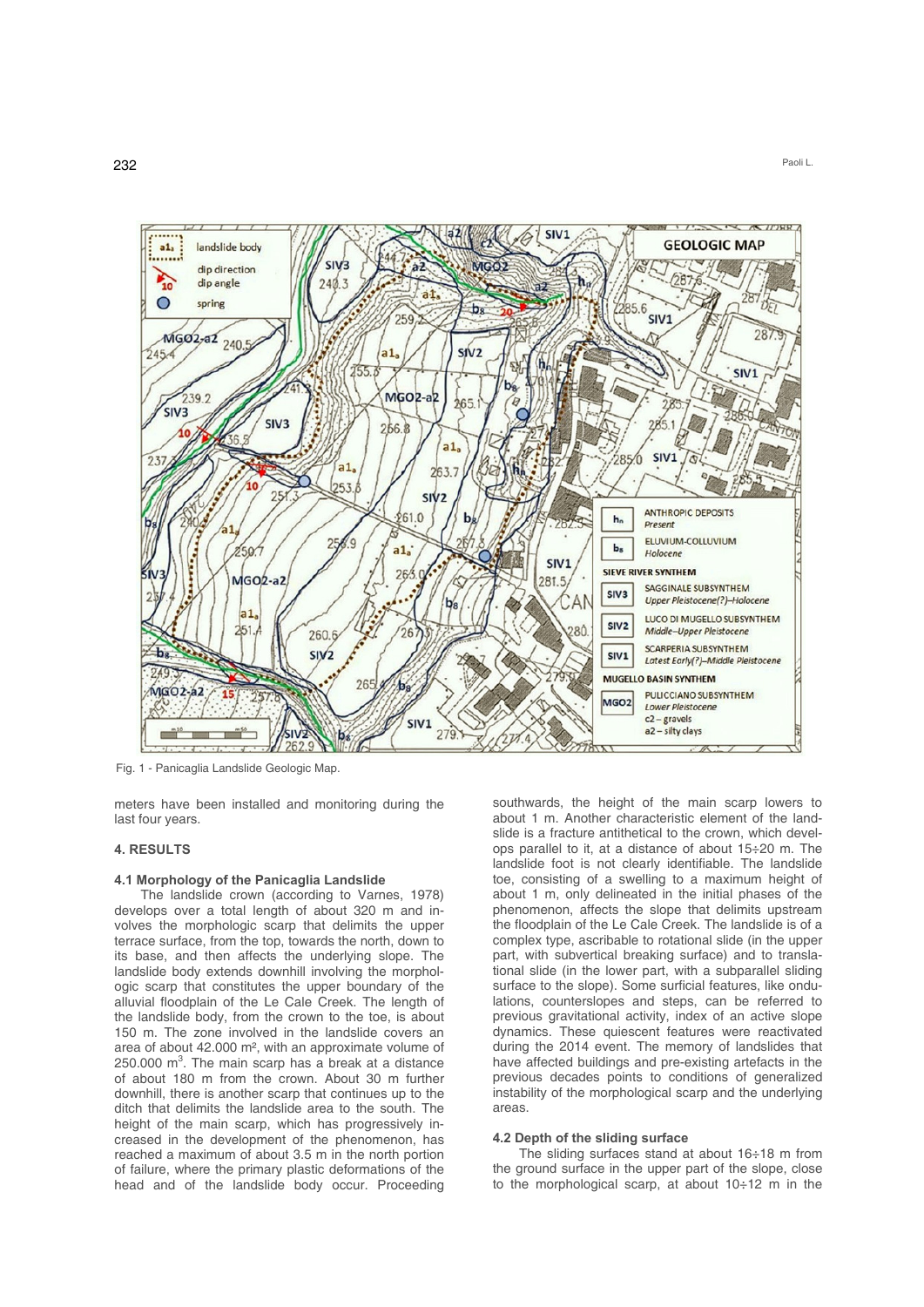*The Panicaglia landslide* 



Fig. 2 - Panicaglia Landslide Geomorphological Map (topographic base map is Regione Toscana Technical Map – CTR, enhanced with conventional topographical survey).



Fig. 3 - A) DMT-KD method for detecting slip surface in OC clay slopes from Totani et al., 1997 B) detecting failure surfaces by DMT in the Panicaglia site.

middle section, and at about 4 m in the lower part. The failure surfaces show a subvertical trend in the upper part of the slope, conditioned by the release of overburden pressure determined by the presence of the morphological scarp and by the joints system that involved the gravelly-sandy deposits of the upper terrace, and

then assume a subparallel trend to ground surface in the mid-slope and in the foot slope. The slip surfaces, set near the contact between the coarse textured fluvial and fluvio-lacustrine units and the underlying fine textured lacustrine deposits, were already identified during the execution of field geognostic surveys and subse